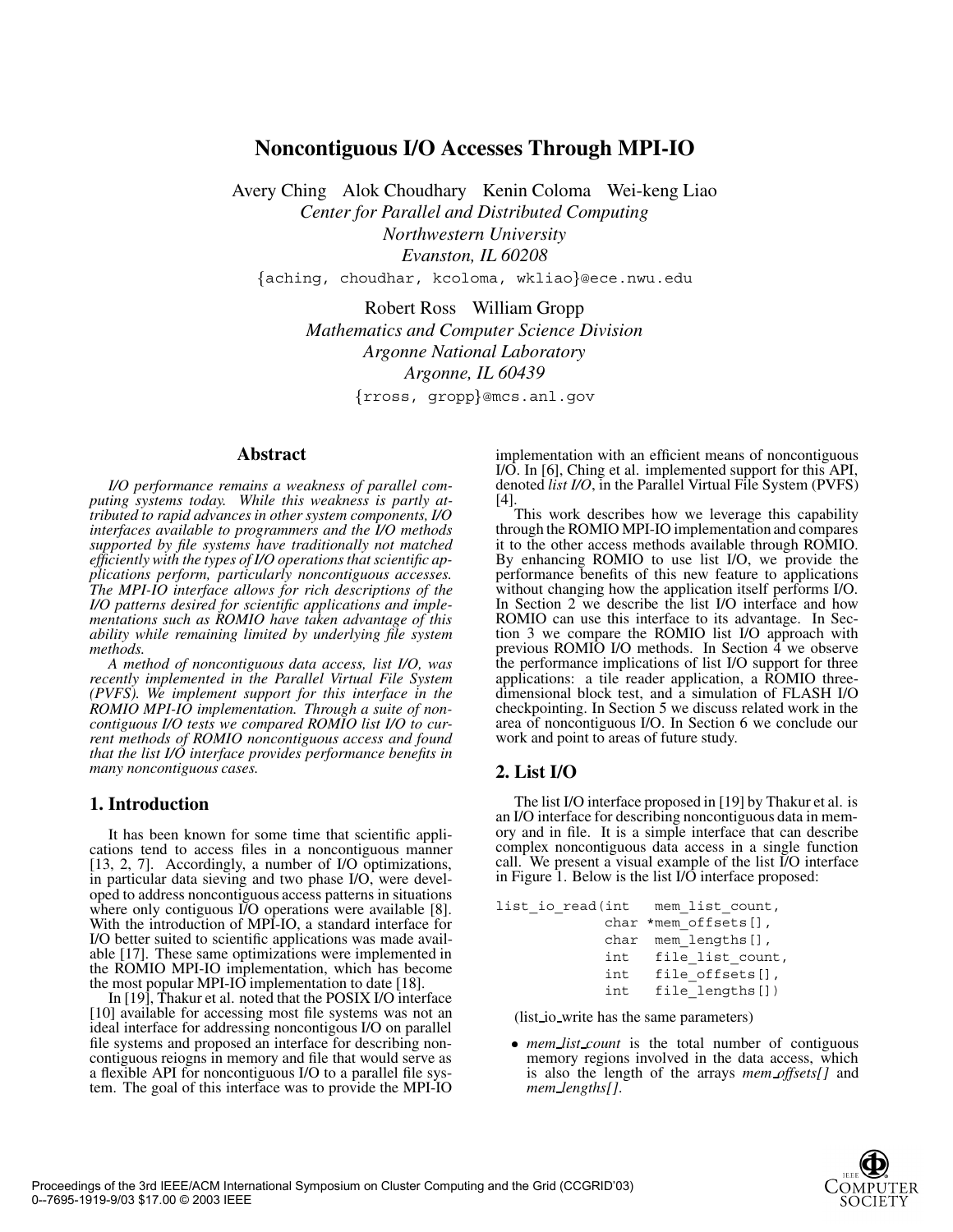

Figure 1: Example list I/O write. Since only contiguous regions can be described using the POSIX read/write interfaces, four I/O calls would be required instead of one list I/O write.

- *mem offsets[]* is an array of pointers that each point to the beginning of a contiguous memory region.
- *mem\_lengths[]* is an array of lengths that match every start of a contiguous memory region with a corresponding memory length.
- *file list count* has the same functionality for a file as *mem list count* does for memory. It is the total number of contiguous file regions as well as the length of the arrays *file offsets[]* and *file lengths[]*.
- *file offsets[]* is an array of offsets that each point to the beginning of a contiguous file region.
- *file lengths[]* is the lengths of the file regions that correspond to the file offsets. The sum of the *mem lengths[]* and *file lengths[]* must be equivalent.

A naive implemention of list I/O would use the POSIX read/write calls and would provide no performance advantage over those calls. However, building support directly into the parallel file system to handle such a call provides the file system with much needed noncontigous I/O capabilities. An example of a high performance implementation of list I/O was added to the Parallel Virtual File System (PVFS) and will be discussed further in Section 2.1.

Traditional methods of noncontiguous data access include multiple contiguous I/O calls or the use of data sieving. Multiple contiguous I/O builds on traditional POSIX I/O calls (read/write) to perform noncontiguous access. Data sieving is the I/O optimization of reading a large contiguous amount of data from file into a memory buffer, again building on the POSIX API, and performing all noncontiguous data movement using the memory buffer.

Using list I/O for noncontiguous data access offers several advantages over traditional methods. Multiple contiguous I/O calls have a large overhead with respect to the number of I/O calls that must be issued to the underlying file system when describing complex noncontiguous I/O access patterns. List I/O can perform a noncontiguous I/O data access with fewer I/O calls with an optimized implementation. Data sieving requires a read-modify-write set of operations and file synchronization (which often has prohibitive overhead) in noncontiguous writes. Some file systems do not provide synchronization and therefore cannot support data sieving in the noncontiguous write case. Also, unlike other noncontiguous methods, data sieving requires memory for the data sieving buffer. List I/O provides a simple interface that can provide high performance I/O for reading and writing data in scientific workloads.

Section 2.1 describes PVFS and its implementation of list I/O. Section 2.2 discusses ROMIO, the MPI-IO implementation developed at Argonne National Laboratory, and how ROMIO uses the list I/O interface in its Abstract-Device implementation for I/O (ADIO) implementation.

#### **2.1 Parallel Virtual File System**

The Parallel Virtual File System (PVFS) is a clientserver parallel file system that provides parallel data access with a clusterwide consistent name space. PVFS addresses the need for high performance I/O on low-cost Linux clusters. ROMIO, the MPI-IO implementation from Argonne National Laboratory, has native support for PVFS. Additional information on PVFS can be found in [4], and a performance evaluation on a Linux cluster can be found in [1].

Ching et al. created support for list I/O in PVFS [6]. The pvfs read list and pvfs write list functions take list I/O parameters and perform the noncontiguous access as a single PVFS operation. The maximum number of file offset-length pairs serviced by a single I/O request is capped at 128 file regions to limit request sizes across the network, and the implementation will transparently divide larger collections into multiple requests. The reduction of the number of I/O requests over the traditional multiple contiguous I/O method leads to higher performance data access in several I/O intensive benchmarks. The addition of list I/O to the PVFS client library adds a high performance method of noncontiguous data access; however, few users directly use the PVFS client library for I/O. It is important that support through a common API be established if this feature is to be used; ROMIO is the obvious candidate for providing this support.

#### **2.2 ROMIO MPI-IO Implementation**

ROMIO is an implementation of the MPI-2 I/O specification built on top of the MPI-1 message-passing operations and ADIO, a small set of basic functions for performing I/O [18, 16]. ROMIO can support any file system by implementing the ADIO functions with the interfaces of the file system. Since each file system can implement the ADIO functions using its own file-system library, ROMIO can take full advantage of most file-system specific optimizations. ROMIO already has support for many file systems including HP's HFS, NFS, Intel's PFS, SGI's XFS, Unix FS, and PVFS. It is used for I/O in many MPI implementations, including MPICH and LAM/MPI.

```
MPI_File_open(MPI_COMM_WORLD,
              ''/pvfs/test.txt'',
              MPI_MODE_RDWR,
              MPI INFO NULL, &fh);
etype = MPI_INT;
MPI_Type_vector(2, 2, 3,
                MPI_INT,
                &filetype);
MPI Type commit(&filetype);
MPI File set view(fh, 0, etype,
                  filetype, datarep,
```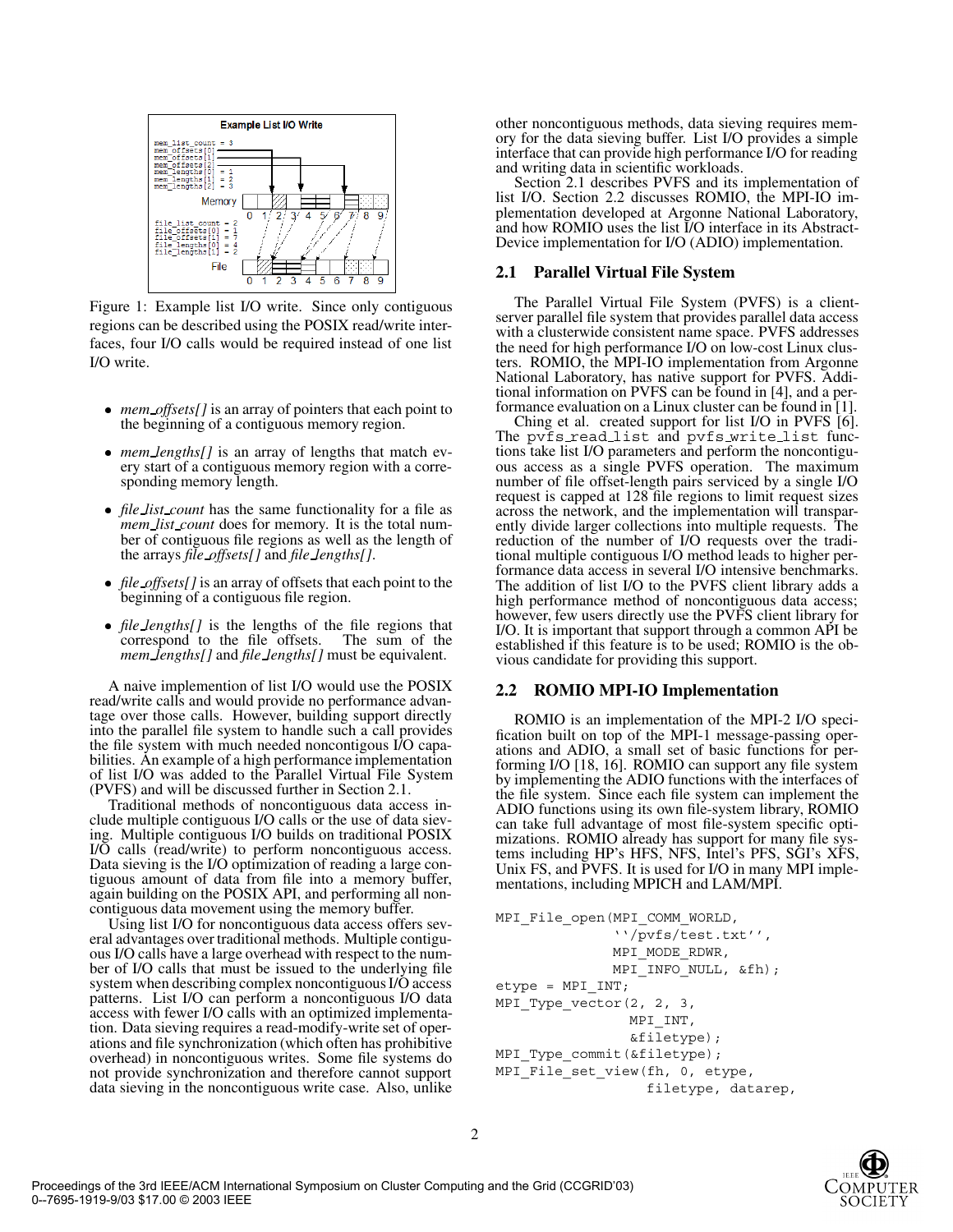

Figure 2: File datatypes are replicated and read into memory until the read call has accessed that correct amount of data.

|  |                               |                  | MPI INFO NULL); |  |
|--|-------------------------------|------------------|-----------------|--|
|  | MPI File read(fh, buf, 8,     |                  |                 |  |
|  |                               | MPI INT, status, |                 |  |
|  |                               | ierror);         |                 |  |
|  | MPI File close $(\&$ fh $)$ ; |                  |                 |  |

This example MPI-IO C code, as graphically depicted in Figure 2, performs a collective open of a file with MPI File open. MPI Type calls are used to create both the memory datatype and the file datatype. Performing the read puts the first two integers from file into the memory buffer, then puts the fourth and fifth integers from file into the memory buffer, continuing the vector pattern of the file datatype until eight MPI INTS are contiguously located in

the buffer buf. To take advantage of PVFS's list I/O in the ROMIO MPI-IO implementation, we implemented the new ADIO read and write functions using  $p\nu$ fs read list and pvfs write list. PVFS list I/O, as described in Section 2, requires several parameters, including offset-length pairs for memory locations, offset-length pairs for file locations, and their respective counts. Our new ADIO calls convert MPI types into their respective contiguous regions and create the arrays to pass to the list I/O calls. This conversion process, or *flattening*, is accomplished by decoding the types using the MPI calls MPI Type get envelope and MPI Type get contents. Figure 3 gives an example of this process. The implementation for generating list I/O calls in ROMIO breaks up the file regions into collections of 128 to match the maximum size allowable by the PVFS list I/O implementation. Given a large number of noncontiguous accesses, ROMIO will fill the offset-length arrays, perform the required I/O and repeat the sequence until all the noncontiguous regions have been satisfied.

### **3 Comparison of ROMIO Implementations**

In this section we describe the other I/O methods implemented in ROMIO. Section 3.1 discusses the ROMIO implementation over POSIX read/write calls, which we call *ROMIO POSIX I/O*. Section 3.2 covers the data sieving implementation in ROMIO, which we call *ROMIO data sieving I/O*. Section 3.3 explains the two phase collective implementation, which we call *ROMIO collective I/O*.

#### **3.1 ROMIO POSIX I/O**

In ROMIO POSIX I/O, all noncontiguous data access is reduced to multiple POSIX [10] read/write calls on contiguous file regions. This implementation is generally



Figure 3: Example flattening of a file datatype. File datatypes are converted into lists of file offsets and lengths in order to generate the necessary parameters to use the list I/O interface.

turned off in favor of ROMIO data sieving I/O in all read cases. For noncontiguous writes when the underlying file system does not support file locking, ROMIO data sieving I/O will not work properly and ROMIO POSIX I/O must be used in order to get semantically consistent results.

#### **3.2 ROMIO Data Sieving I/O**

ROMIO data sieving I/O uses a data sieving [3] method to reduce the number of I/O calls to the underlying file system. Data sieving works by reading large contiguous chunks of file data at a time into a data sieving buffer in memory and then extracting the desired regions. In the case of noncontiguous writes, large contiguous chunks of file data are read into memory, new data is written to the data sieving buffer, and finally the data sieving buffer is contiguously written back to the file. This process can reduce the number of I/O calls to the file system by performing data movement in the data sieving buffer instead of at the disk. We tested ROMIO data sieving I/O with a data sieving buffer of 4 MBytes, the default size.

In order to use ROMIO data sieving I/O in noncontiguous writes, the file system must support file locking to maintain correctness. However, since PVFS does not support file locking, ROMIO invokes the ROMIO POSIX I/O method instead.

### **3.3 ROMIO Collective I/O**

ROMIO collective I/O is an optimization for aggregation of reads/writes using the two phase I/O method developed in [8]. Other examples of collective I/O are disk directed I/O [12] and server directed I/O [15]. Two phase I/O works by assigning file regions to a specified number of processors who will handle I/O on behalf of all processes. In the ROMIO implementation these regions are dynamically calculated based on the extent of the regions being accessed by all processes, with the entire region being split into evenly sized contiguous sub-regions. Before a collective read operation, the processors designate file partitions and pass file offset-length pairs to assigned I/O processors. The first phase of the two-phase method is parallel data sieving reads of the aggregate file region by the I/O processors and the second phase is an exchange of data between the I/O processors and the processors who had file regions in the I/O processor's file partition. In a collective write operation, the first phase of the two-phase method is an exchange of data from the relevant processors to the assigned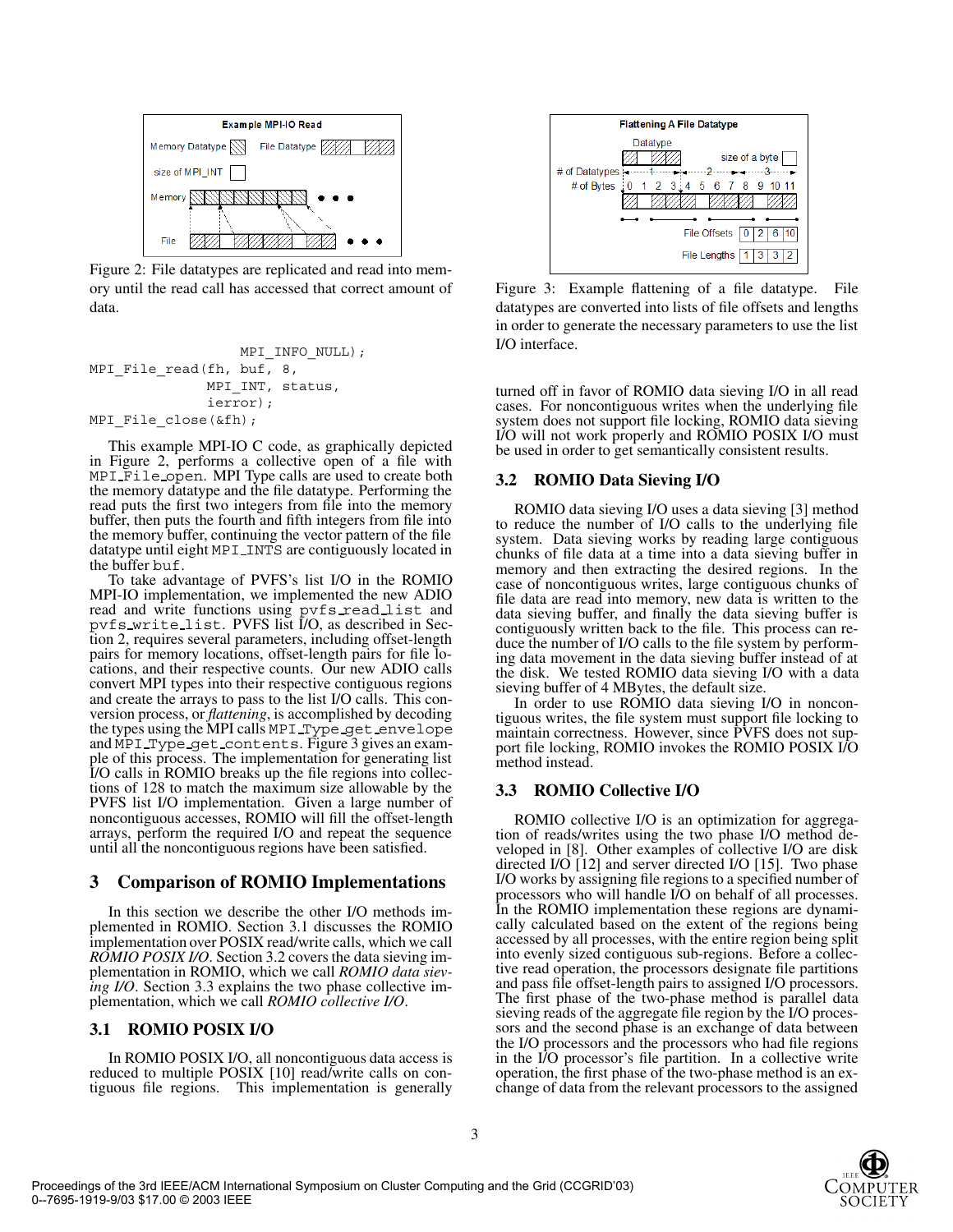Table 1: I/O Characteristics of the Tile Reader Benchmark

|                  |            | Desired data Data accessed# of I/O ops Resent data |            |            |
|------------------|------------|----------------------------------------------------|------------|------------|
|                  | per client | per client                                         | per client | per client |
| POSIX I/O        | $2.25$ MB  | 2.25 MB                                            | 768        |            |
| Data Sieving I/O | 2.25 MB    | 5.56 MB                                            |            |            |
| Collective I/O   | 2.25 MB    | 5.56 MB                                            |            | 4.50 MB    |
| $List$ $VO$      | 2.25 MB    | 2.25 MB                                            |            |            |

I/O processors and the second phase is parallel writes to the file partitions by the I/O processors. The write case of ROMIO collective I/O does not use data sieving writes from the I/O processors to the file system since there is no file synchronization in PVFS. For a file system that supports file locking, the second phase of the write case of ROMIO collective I/O would use data sieving writes.

#### **4 Performance Implications**

To show the effect of the ROMIO list I/O optimization, we ran a series of tests that access noncontiguous data. Section 4.1 discusses our test setup. We tested our optimization using a tiled reader benchmark, a three-dimensional block benchmark from the ROMIO testing suite, and a simulation of the I/O portion of the FLASH code. In each section we provide a table summarizing the I/O characteristics of the application for each access method. This information helps in explaining the performance of the methods. The values for data accessed per client and resent data per client are average values across processes.

#### **4.1 Machine Configuration**

We ran all of our tests on the Chiba City cluster at Argonne National Laboratory [5]. The cluster had the following configuration at test time. There are 256 nodes each with dual Pentium III 500 MHz processors, 512 MBytes of RAM, a 9 GByte Quantum Atlas IV SCSI disk, a 100 Mbits/sec Intel EtherExpress Pro fast-ethernet card operating in full-duplex mode, and a 64-bit Myrinet card. We conducted all experiments using fast-ethernet due to some Myrinet instability at the time of experimentation. The nodes are currently using Red Hat 7.1 with kernel 2.4.9 compiled for SMP use. Our I/O configuration included 8 PVFS I/O servers with one I/O server doubling as both a manager and an I/O server. PVFS files were striped with a stripe size of 16 KBytes. MPICH 1.2.4 was used in all our testing using hints for list I/O, data sieving and collective operations. ROMIO was compiled with PVFS version 1.5.6-pre1. All ROMIO data sieving operations and collective operations were performed using a 4 MByte buffer. All results are the average of three runs.

#### **4.2 Tile Reader Benchmark**

Tiled visualization code is used to study the effectiveness of commodity based graphics systems in creating parallel and distributed visualization tools. The amount of detail in current visualization methods requires more than a single desktop monitor can resolve. Using twodimensional displays to visualize large datasets or real-time simulation is important for high performance applications. Our version of the tiled visualization code, the tile reader benchmark, uses multiple compute nodes, with each compute node taking high-resolution display frames and read-



Figure 4: Tile reader file access pattern. Each processor is in charge of reading the data from a display file into its own local display, also known as a tile. This results in a noncontiguous file access pattern.

ing only the visualization data necessary for its own display. We use six compute nodes for our testing, which mimics the display size of the full application. The six compute nodes are arranged in the  $3 \times 2$  display shown in Figure 4, each with a resolution of 1024 x 768 with 24-bit color. In order to hide the merging of display edges, there is a 270-pixel horizontal overlap and a 128-pixel vertical overlap. Each frame has a file size of about 10.2 MBytes. A set of 100 frames is read for a total of 1.02 GBytes.

Table 1 provides a summary of the I/O characteristics of this benchmark for each method of access. We expect ROMIO list I/O to perform best with this access pattern because the noncontiguous file regions are large and there are only 768 noncontiguous file regions. This means that 768 /  $128 = 6$  I/O requests per processor, which is not too burdensome. ROMIO POSIX I/O will have to make all 768 I/O requests per processor. The data layout is sparse enough to lessen the performance improvements of data sieving in ROMIO data sieving I/O or ROMIO collective I/O. Data sieving ROMIO I/O will perform marginally since only 2.25 MBytes of 5.56 MBytes of the data accessed per processor is useful. Collective ROMIO I/O will be able to use data sieving effectively since no data will be wasted. However the overhead of the second phase of redistribution will make it slower than ROMIO data sieving I/O since it must pass 4.5 MBytes of data to other processors.

We can see in Figure 5 that ROMIO list I/O outperforms the other ROMIO I/O methods in both the uncached and cached read cases. All of the methods perform better in the cached case due to getting data from memory on the I/O servers instead of the disk. While ROMIO collective I/O views the file access pattern as contiguous from an aggregate standpoint, the file regions are too large to enable it to overcome the overhead of reading data once from file and then sending the data to the requesting nodes. In fact, the overhead of file redistribution causes it to fall behind ROMIO data sieving I/O. The overhead of 768 I/O calls to the file system caused ROMIO POSIX I/O to lag far behind the other implementations. Other noncontiguous reading benchmarks perform with similar higher performance trends in cached read cases versus uncached read cases, so we only focus on uncached noncontiguous read performance in the other noncontiguous read tests.

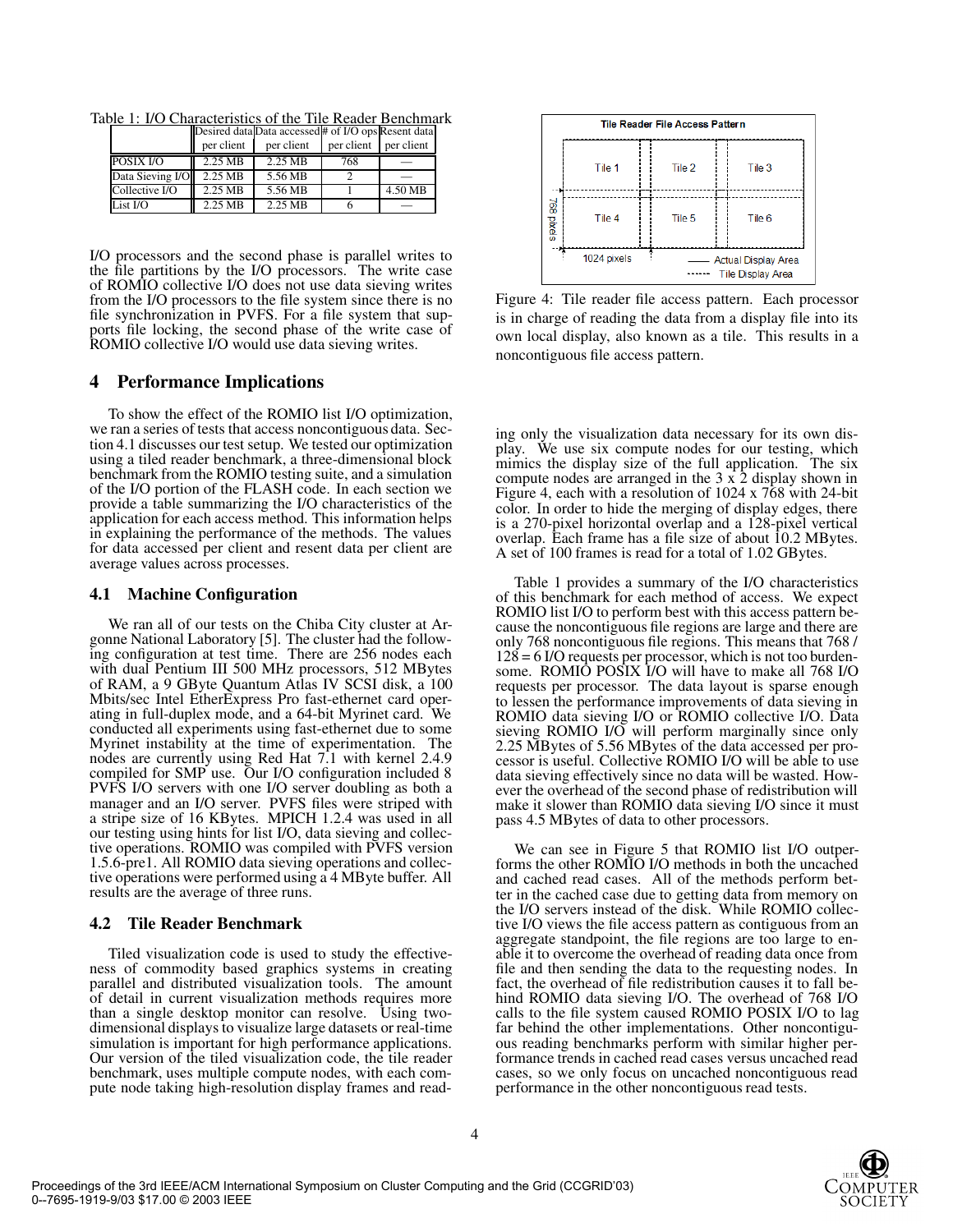

Figure 5: Tile reader benchmark results.

Table 2: I/O Characteristics of the ROMIO Three-Dimensional Block Test

|                      |            | Desired data Data accessed# of I/O ops Resent data |                |            |
|----------------------|------------|----------------------------------------------------|----------------|------------|
|                      | per client | per client                                         | per client     | per client |
| 8 Clients            |            |                                                    |                |            |
| POSIX <sub>I/O</sub> | 103 MB     | 103 MB                                             | 90,000         |            |
| Data Sieving I/O     | 103 MB     | 412 MB                                             | 103            |            |
| Collective I/O       | 103 MB     | 103 MB                                             | 26             | 77.2 MB    |
| List I/O             | 103 MB     | 103 MB                                             | 704            |            |
| 27 Clients           |            |                                                    |                |            |
| POSIX I/O            | 30.5 MB    | 30.5 MB                                            | 40,000         |            |
| Data Sieving I/O     | 30.5 MB    | 274.7 MB                                           | 69             |            |
| Collective I/O       | 30.5 MB    | 30.5 MB                                            | 8              | 27.1 MB    |
| List I/O             | 30.5 MB    | $30.5 \overline{\rm MB}$                           | 313            |            |
| 64 Clients           |            |                                                    |                |            |
| POSIX I/O            | 12.9 MB    | 12.9 MB                                            | 22,500         |            |
| Data Sieving I/O     | 12.9 MB    | 206.0 MB                                           | 52             |            |
| Collective I/O       | 12.9 MB    | 12.9 MB                                            | $\overline{4}$ | 12.1 MB    |
| List I/O             | 12.9 MB    | 12.9 MB                                            | 176            |            |

#### **4.3 ROMIO Three-Dimensional Block Test**

The ROMIO test suite consists of a number of correctness and performance tests. We chose the coll perf.c test from this suite to compare our methods of noncontiguous data access. The coll perf.c test measures the I/O bandwidth for both reading and writing to a file with a file access pattern of a three-dimensional block-distributed array. The three-dimensional array, shown graphically in Figure 6, has dimensions 600 x 600 x 600 with an element size of an integer (4 bytes).

Table 2 summarizes the I/O characteristics of this test for the four I/O methods and three numbers of processes. Due to the three-dimensional block access pattern, we expected that increasing the number of processors would have a large effect on the performance. For example when we used 8 processors, data sieving operations would waste 3/4 of the data accessed, roughly 309 Mbytes. When we used 64 processors, data sieving operations would waste 15/16 of the data accessed, roughly 193.1 MBytes. When considering ROMIO collective I/O, no file data would be wasted, but the redistribution size in both the read and write cases would be the same as the wasted file data in ROMIO data sieving I/O. When using 8 or 64 processors, 3/4 or 15/16, respectively, of the data accessed by I/O processors would be redistributed to other processors. ROMIO POSIX I/O



Figure 6: Three-dimensional block test access pattern. The access pattern for 8, 27, and 64 processors is shown in (a), (b), and (c) respectively.

Table 3: I/O Characteristics of the FLASH I/O Simulation (n is the # of clients)

|                  |            | Desired data Data accessed# of I/O ops |            | Resent data                |
|------------------|------------|----------------------------------------|------------|----------------------------|
|                  | per client | per client                             | per client | per client                 |
| POSIX I/O        | 7.50 MB    | 7.50 MB                                | 983,040    |                            |
| Data Sieving I/O |            |                                        |            |                            |
| Collective I/O   | 7.50 MB    | 7.50 MB                                |            | 7.5 MB $*$ $\frac{n-1}{n}$ |
| List I/O         | 7.50 MB    | 7.50 MB                                | 7,680      |                            |

will have to face 90,000 accesses per processor with 8 processors, 40,000 access per processor with 27 processors, and 22,500 access with 64 processors. ROMIO list I/O faces a reduced number of accesses versus ROMIO POSIX I/O, but must contend with many more I/O operations per client versus data sieving methods.

Figure 7 shows the results of the three-dimensional block test. In the write case, we see ROMIO list I/O take a big lead over the other methods and then drop significantly with 27 processors and 64 processes. We can attribute this slowdown to a smaller contiguous file region size and an increased number of system-wide I/O requests to the I/O servers. ROMIO POSIX I/O performs very poorly due to even more I/O requests than ROMIO list I/O in all cases. ROMIO collective I/O sees some gains in this test with more processors since it performs large contigous writes with the assigned I/O processors instead of small noncontiguous writes like the other methods. In the read case, ROMIO list I/O results improve from 8 to 27 processors due to having more clients outweighing the effect of having smaller accesses. However, at 64 processors, the overhead of increased I/O requests and smaller file regions has lessened performance. ROMIO POSIX I/O performs worse with an increased number of processors due to 128 times more I/O requests than ROMIO list I/O. ROMIO data sieving I/O also performs worse with more processors since it accesses 206 MBytes per client while using only 12.9 MBytes. ROMIO collective I/O suffers from the heavy redistribution cost.

#### **4.4 FLASH I/O Simulation**

The FLASH code is an adaptive mesh refinement application that solves fully compressible, reactive hydrodynamic equations, developed mainly for the study of nuclear flashes on neutron stars and white dwarfs [9]. The I/O performance for FLASH determines how often checkpointing may be performed, so I/O performance is critical. The actual FLASH code uses HDF5 for writing checkpoints, but the organization of variables in the file is the same in our simulation. The element data in every block on every processor is written to file by using noncontiguous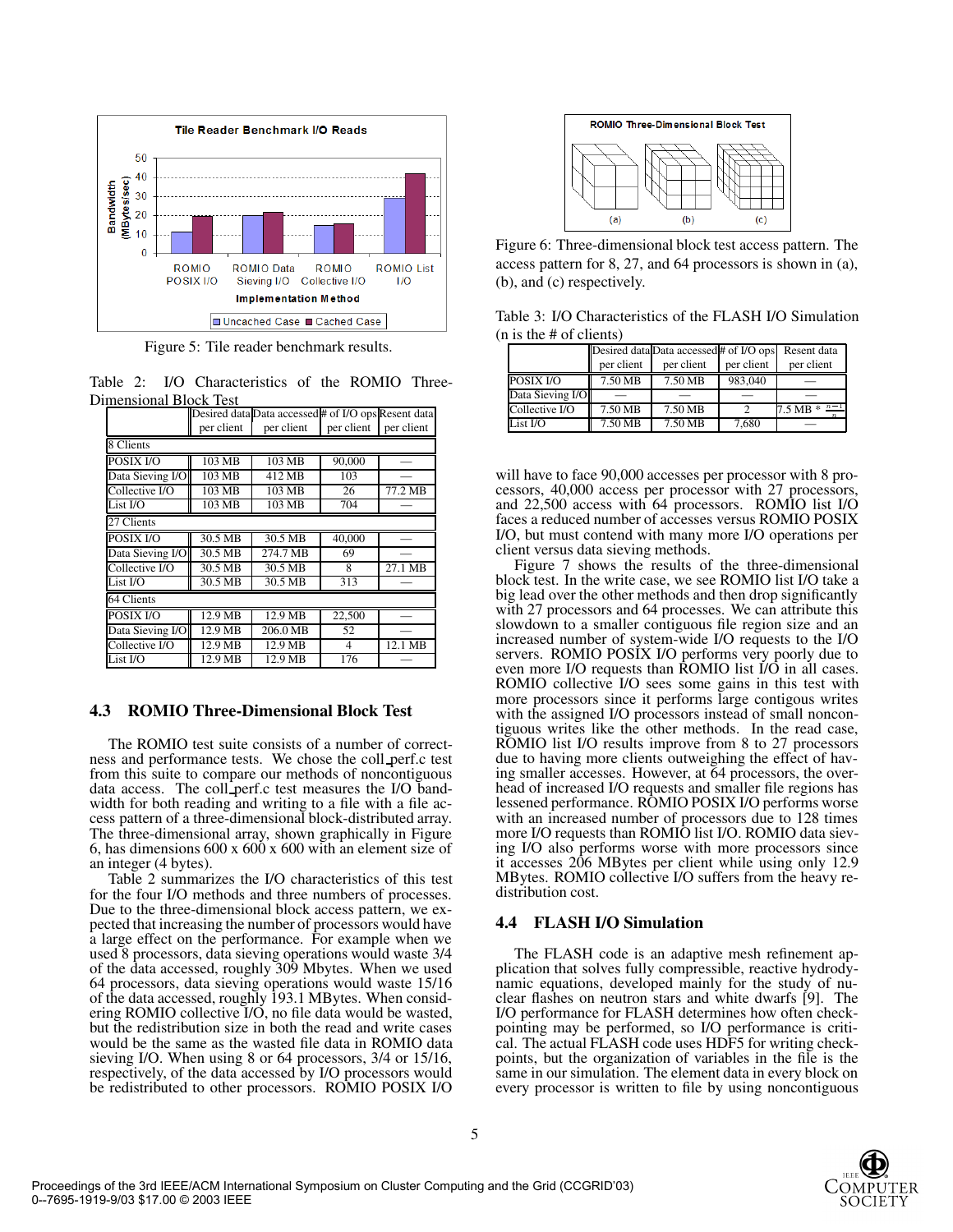

Figure 7: Three-dimensional block test results.

MPI Datatypes. The access pattern of the FLASH code is noncontiguous both in memory and in file, making it a challenging application for parallel I/O systems. The FLASH memory datatype, viewable in Figure 8, consists of 80 FLASH three-dimensional blocks, or cells in the refined mesh, on each processor. Every block contains an inner data block surrounded by guard cells. Each of these data elements has 24 variables associated with it. Every processor writes these blocks to a file in a manner such that the file appears as the data for variable 0, then the data for variable 1, all the way up to variable 23 as shown in Figure 9. Within each variable in file, there exist 80 blocks, each of these blocks containing all the FLASH blocks from every processor. Since every processor writes 80 FLASH blocks to file, as we increase the number of clients, the dataset size increases linearly as well. Every processor adds 7 MBytes to the file, so the dataset ranges between 14 MBytes (2 clients) to 448 MBytes (64 clients).

Table 3 summarizes the I/O characteristics of this benchmark for the access methods tested, with *n* referring to the number of compute processors (or clients). Note that because this is a write benchmark and PVFS does not have file locking, the data sieving method was not tested. In our testing we vary the number of clients from 2 to 64. Each contiguous memory region is the size of a double (8 bytes). In file, however, the contiguous regions are  $(8 \times$ -elements)\* $(8 \times$ y-elements)\*(8 z-elements)\*(sizeofdouble) = 4096 bytes. The FLASH I/O code is worst for the ROMIO POSIX I/O approach since the noncontiguous file region access pattern is sparse. The number of I/O requests for ROMIO default I/O =  $(80 \text{ blocks})*(8 \text{ x-elements})*(8 \text{ y-elements})*(8 \text{ z-}1)$ elements)\*(24 variables) =  $983,040$  I/O calls per processor. Our implementation of ROMIO list I/O can do a little better since ROMIO list I/O can describe noncontiguous file regions in a single I/O calls. However, since our maximum limit of file regions was set at 128 for this test, 983,040 / 128 = 7,680 I/O calls per processor are still required. The FLASH I/O benchmark presents a good opportunity to use ROMIO collective I/O since the aggregate view of the file is actually a contiguous region of file. ROMIO collective I/O only needs to perform I/O calls = (Aggregate data size)/((number of procesors)\*(Buffer size)) =  $(7 \text{ MBytes}^*)$ N procs)/(N procs)\*(4 Mbytes) = 7/4 rounded up to 2 I/O calls per processor. While,  $\frac{n-1}{n}$  of the data must be redistributed, the savings in I/O calls is significant enough to overcome the redistribution overhead. We expect ROMIO collective I/O to perform best in this benchmark.

Figure 10 shows that ROMIO collective I/O works more efficiently than the other ROMIO I/O methods for numerous noncontiguous file regions that appear contiguous from a global standpoint. ROMIO POSIX I/O suffers from the immense overhead of 983,040 I/O calls per processor while list I/O does roughly two magnitudes better due to only having 7,680 I/O calls per processor. As we increase the number of processors, the dataset size increases. We see that both ROMIO POSIX I/O and ROMIO list I/O increase bandwidth with more processors, but ROMIO collective I/O starts to fall with larger dataset sizes between 16 to 32 nodes. For the two processor case of 14 MBytes, in ROMIO collective I/O, 4 contiguous writes could cover the entire file, but at 448 MBytes, 112 contiguous writes are necessary. Even though it is only 2 contiguous writes per processor in all cases, redistribution becomes more and more expensive as we increase the aggregate data size. For example, with 64 processors, only 1/64 of the data read from the file system is used by the processor doing I/O, the other 63/64, 12.1 MBytes is sent to other processors.

### **5 Related Work**

Several vendors of MPI-IO implement MPI read and write calls in various ways to improve performance. For example, the MPI-IO implementation on GPFS uses the datashipping technique and controlled prefetching to reduce the number of file I/O operations per MPI-IO read/write calls [14]. When using controlled prefetching, GPFS analyzes the predefined pattern of I/O requests to find the lower and upper bounds of the byte range, which is essentially a data sieving operation, since the file is read into memory at an I/O agent and then data movement is performed. While this strategy can result in good performance for certain data access patterns, there are several problems with prefetching. For file accesses that are logically distant (for example an access that spans an entire file), byte range locking grows exceptionally large and slow, even if the data movement consists only of a byte at the beginning of the lock and a byte at the end of the lock. Also, in the write case, file locking slows performance considerably in many cases. The user must choose between dealing with these problems or turning off prefetching and having I/O agents send multiple requests for noncontiguous data.

The High Performance Storage System (HPSS) is commercial software for hierarchical storage management and services in large-scale storage [20]. HPSS has support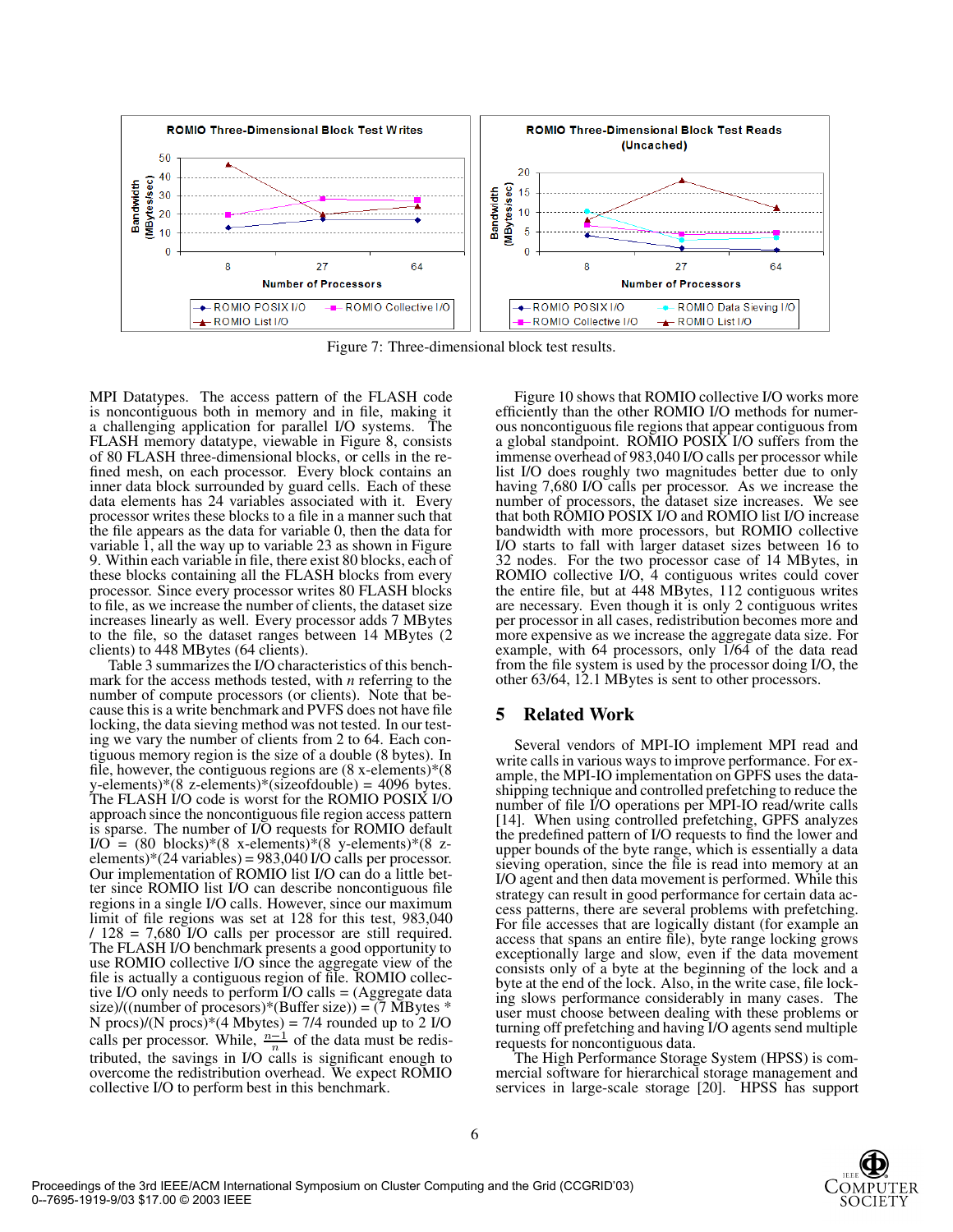

Figure 8: FLASH memory datatype. Each computing processor contains 80 blocks, so as we scale up the number of computing processors, we linearly increase the dataset size.



Figure 9: FLASH file datatype. This figure describes the hierarchy of the file datatype. At the highest level of the hierarchy, variables are contiguous. Within every variable, there are all the FLASH blocks from all the processors.

for MPI-IO and implements MPI-IO read/write calls using several optimizations including asynchronous operation, grouping accesses on the same storage, grouping accesses on the same processor and coalescing of small accesses [11]. Unfortunately, since HPSS is commercial software, little documentation is available on the implementation.

## **6 Conclusions and Future Work**

ROMIO list I/O is a significant implementation for noncontiguous data access. We have seen the performance improvements in both the tile reader benchmark as well as the noncontiguous ROMIO benchmark. In many noncontiguous cases, ROMIO list I/O can outperform current ROMIO methods, but there are cases, such as the FLASH I/O benchmark in Section 4.4 where the number of noncontiguous file regions grows too large for ROMIO list I/O to reduce linearly.

While the list I/O interface is a major step in support for noncontiguous accesses, it is not optimal. Particularly in the case of MPI-IO, noncontiguous accesses often have regular patterns in the file, and these patterns are described concisely in the datatypes passed to the MPI I/O call. The list I/O interface, as described here, loses these regular patterns, instead flattening them into potentially large lists of contiguous regions. One area of future study is in how these descriptions of regular patterns can be retained and passed directly to the parallel file system. This capability can have a significant impact on the size of the I/O request, which can be extremely important in cases where many noncontiguous regions each of a very small size are being accessed.

#### **Acknowledgements**

This work was funded in part by National Aeronautics and Space Administration grants NAG5-3835 and NGT5- 21 and in part by the Mathematical, Information, and Computational Sciences Division subprogram of the Office of Advanced Scientific Computing Research, U.S. Department of Energy, under Contract W-31-109-Eng-38.

#### **References**

[1] Troy Baer. Parallel I/O Experiences on an SGI 750 Cluster. In *CUG Summit 2002*, May 2002.